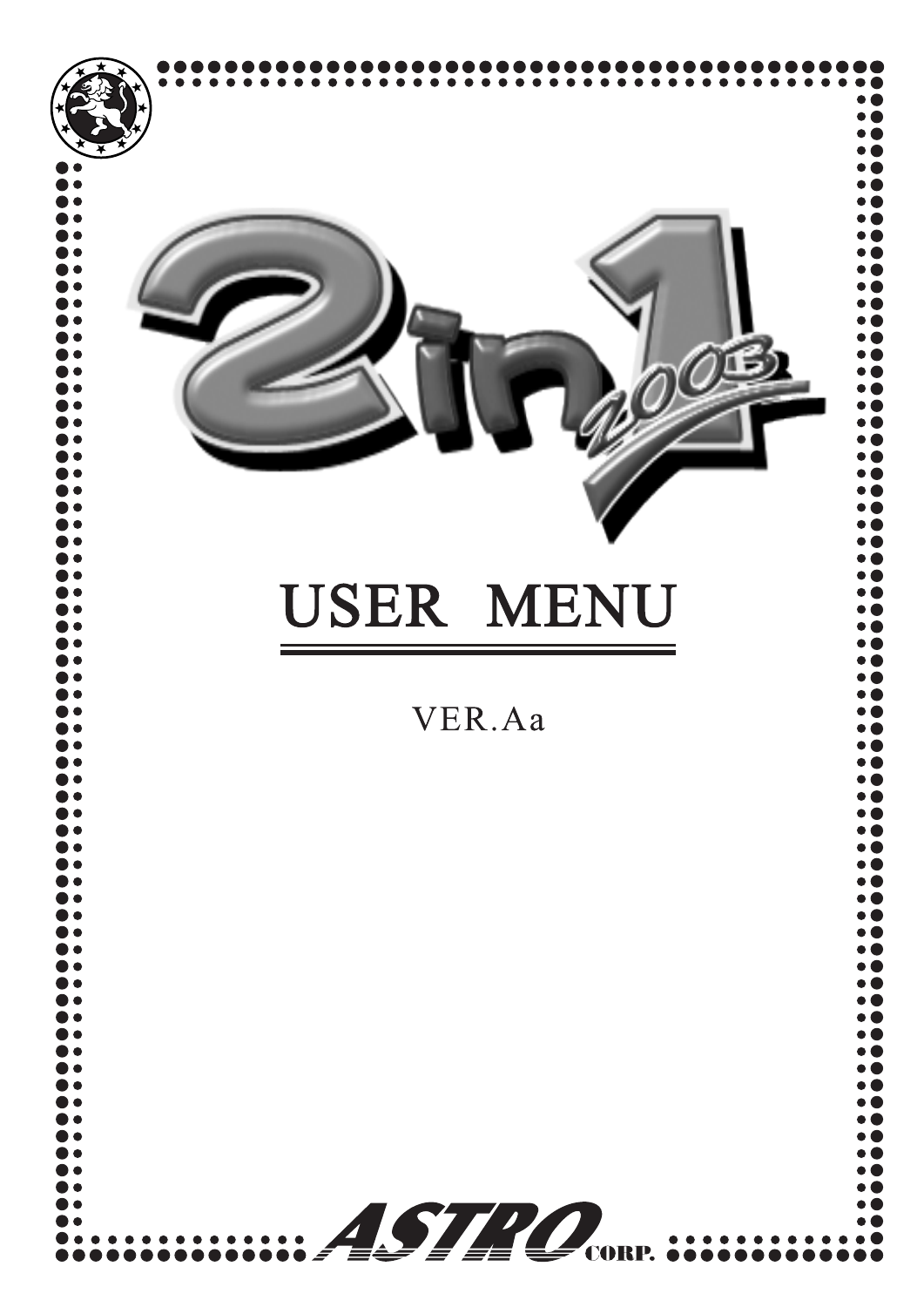## **36PIN AND 10PINS**

| <b>PARTS SIDE</b>            |                 | <b>SLODER SIDE</b>   |
|------------------------------|-----------------|----------------------|
| <b>VIDEO RED</b>             | 1               | <b>VIDEO GREEN</b>   |
| <b>VIDEO BLUE</b>            | $\overline{2}$  | VIDEO SYN            |
| <b>SPEAKER</b>               | $\overline{3}$  | <b>SPEAKER</b>       |
|                              | $\overline{4}$  | <b>GROUND</b>        |
|                              | $\overline{5}$  |                      |
|                              | $\overline{6}$  |                      |
| TICKET OUT BUTTON            | 7               |                      |
| *TICKET NOTCH(DISPENSER)     | $\overline{8}$  |                      |
| <b>START</b>                 | $\overline{9}$  |                      |
| <b>ODDS</b>                  | 10              |                      |
| <b>PLAY</b>                  | 11              |                      |
| <b>TAKE</b>                  | 12              |                      |
| <b>DOUBLE</b>                | $\overline{13}$ |                      |
|                              | $\overline{14}$ |                      |
|                              | $\overline{15}$ |                      |
| <b>AUTO</b>                  | 16              |                      |
|                              | $\overline{17}$ |                      |
| <b>COIN IN SWITCH</b>        | 18              | <b>KEY IN SWITCH</b> |
|                              | 19              |                      |
| <b>ACCOUNT SWITCH</b>        | 20              | <b>TEST SWITCH</b>   |
| HOPPER PAY BUTTON            | $\overline{21}$ | KEY OUT SWITCH       |
|                              | 22              | <b>HOPPER SWITCH</b> |
| COIN IN COUNTER              | 23              |                      |
| <b>KEY IN COUNTER</b>        | 24              | <b>HOPPER SSR</b>    |
|                              | $\overline{25}$ |                      |
|                              | 26              |                      |
| HOPPER COUNTER               | $\overline{27}$ |                      |
| <b>LAMP</b><br>START         | 28              |                      |
| KEY OUT COUNTER              | $\overline{29}$ | <b>TICKET SSR</b>    |
| <b>ODDS LAMP</b>             | 30              | <b>ERROR LAMP</b>    |
| <b>LAMP</b><br><b>PLAY</b>   | 31              | WIN LAMP             |
| <b>LAMP</b><br><b>TAKE</b>   | $\overline{32}$ |                      |
| <b>DOUBLE</b><br><b>LAMP</b> | $\overline{33}$ |                      |
| <b>AUTO</b><br><b>LAMP</b>   | $\overline{34}$ |                      |
|                              | $\overline{35}$ |                      |
| <b>GND</b>                   | $\overline{36}$ | <b>GND</b>           |

| <b>PARTS SIDE</b>         |    | <b>SLODER SIDE</b> |
|---------------------------|----|--------------------|
| GND                       | 1  | GND                |
| GND                       | 2  | GND                |
| $+5V$                     | 3  | $+5V$              |
| $+5V$                     | 4  | $+5V$              |
| $+12V$                    | 5  | $+12V$             |
| $+12V$                    | 6  | $+12V$             |
| 1*TICKET DISPENSER ENABLE | 7  |                    |
| 2*HOPPER SSR              | 8  |                    |
| GND                       | 9  | GND                |
| GND                       | 10 | GND                |

\*1 This pin is normal low.When it enable  $is +5V$ 

\*2 This pin is connected with the solder side 24th pin of connector 36 pin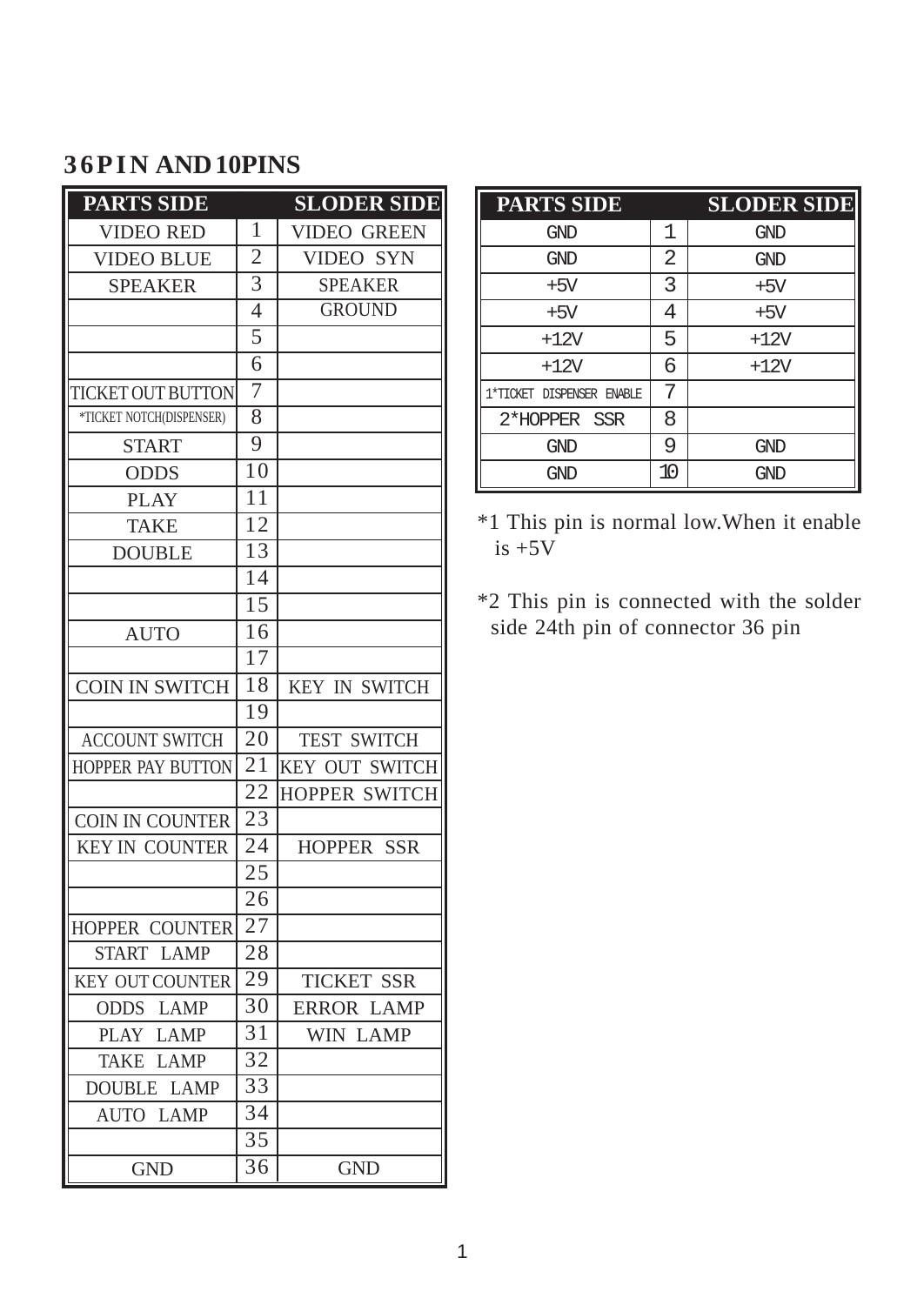# **JAMMA (28PIN)**

| <b>PARTS SIDE</b>        |                | <b>SOLDER SIDE</b>       |
|--------------------------|----------------|--------------------------|
| <b>GND</b>               | 1              | GND                      |
| <b>GND</b>               | $\overline{2}$ | GND                      |
| $+5V$                    | 3              | $+5V$                    |
| $+5V$                    | 4              | $+5V$                    |
|                          | 5              |                          |
| $+12V$                   | 6              | $+12V$                   |
|                          | 7              |                          |
| COIN IN COUNTER          | 8              | <b>HOPPER COUNTER</b>    |
| <b>KEY IN COUNTER</b>    | 9              | <b>KEY OUT COUNTER</b>   |
| <b>SPEAKER</b>           | 10             | <b>SPEAKER GROUND</b>    |
| <b>KEY IN SWITCH</b>     | 11             | <b>HOPPER PAY BUTTON</b> |
| <b>VIDEO RED</b>         | 12.            | VIDEO GREEN              |
| <b>VIDEO BLUE</b>        | 13             | <b>VIDEO SYN</b>         |
| <b>GND</b>               | 14             | <b>TEST SWITCH</b>       |
| <b>ACCOUNT SWITCH</b>    | 15             |                          |
| <b>COIN IN SWITCH</b>    | 16             | <b>ERROR LAMP</b>        |
| <b>START</b>             | 17             | <b>START LAMP</b>        |
| <b>TICKET OUT</b>        | 18             | <b>TICKET SSR</b>        |
| <b>BUTTON</b>            | 19             | <b>WIN LAMP</b>          |
| <b>ODDS</b>              | 20             | <b>ODDS LAMP</b>         |
| <b>TAKE</b>              | 21             | <b>TAKE LAMP</b>         |
| <b>DOUBLE</b>            | 22.            | <b>DOUBLE LAMP</b>       |
| PLAY                     | 23             | <b>PLAY LAMP</b>         |
| <b>AUTO</b>              | 24             | <b>AUTO LAMP</b>         |
| *TICKET NOTCH(DISPENSER) | 25             | KEY OUT SWITCH           |
| <b>HOPPER SSR</b>        | 26             | <b>HOPPER SWITCH</b>     |
| <b>GND</b>               | 27             | <b>GND</b>               |
| <b>GND</b>               | 28             | <b>GND</b>               |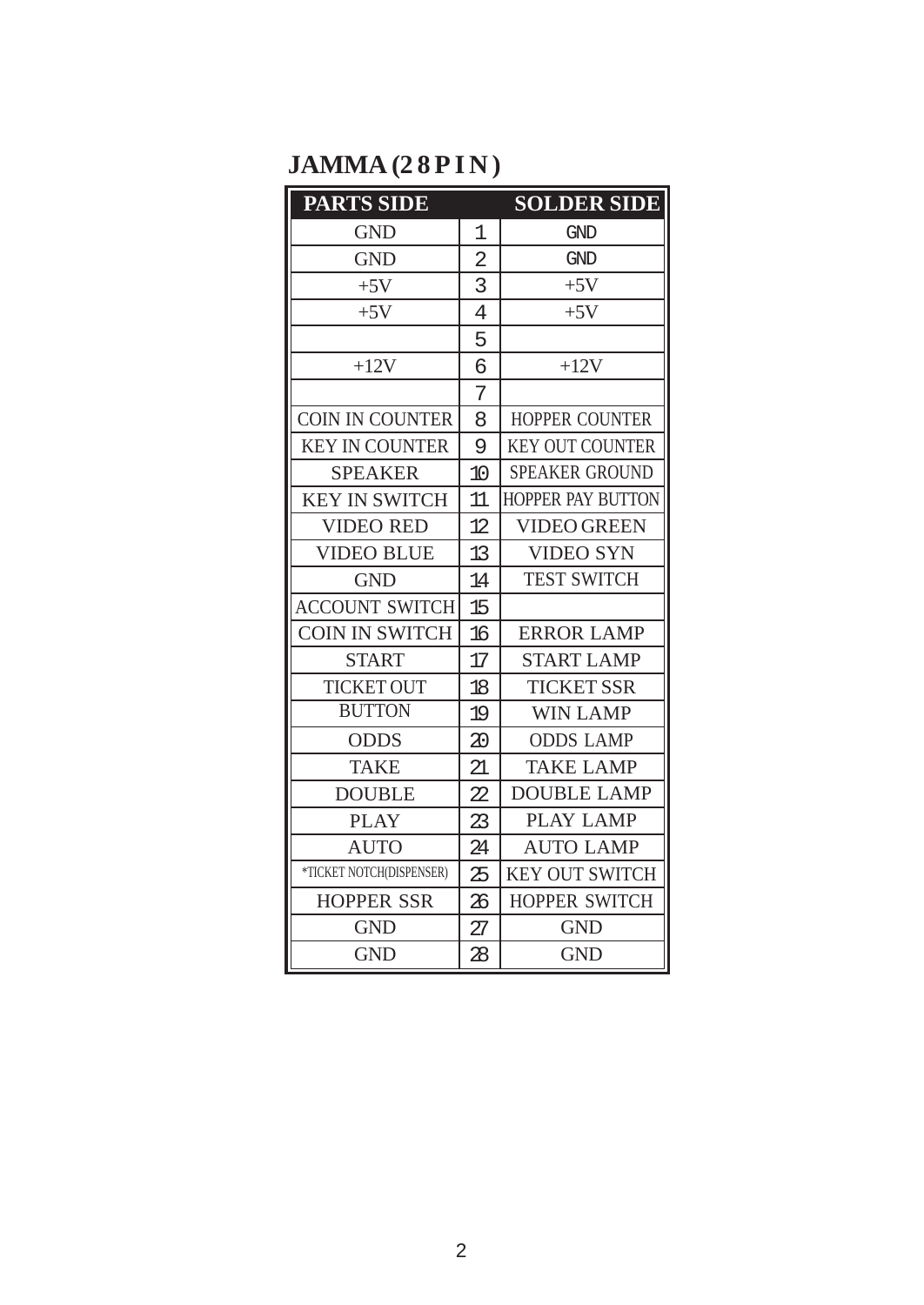# **BOOK KEEPING AND ADJUSTMENT**

#### **BOOK KEEPING AND ADJUSTMENT :**

- 1. Press "TEST" and get into the Book Keeping and Setting page, then press "DOUBLE UP" to get into the Book Keeping page, follow the instruction that shown on the screen and select the item.
- 2. Press "BET & START" buttons will clear the daily record.

#### **SYSTEM :**

- 1. Press "TEST" and get into the Book Keeping and Setting page, press "START" then enter 4 numbers of passwords.
- 2. If the password is correct will into the setting page then follow the instruction that shown on the screen and select the item.
- 3. Press "PLAY" & "START" will reset the data.
- 4. Press "ODDS" & "START" for returning to the factory default.

#### **SYSTEM SETTING :**

| <b>TYPE</b><br>CODE |              |      |      |      |      |      |      |
|---------------------|--------------|------|------|------|------|------|------|
| CODE                | つつ15<br>تتمك | 0621 | 5806 | 0422 | 8015 | 6680 | 5888 |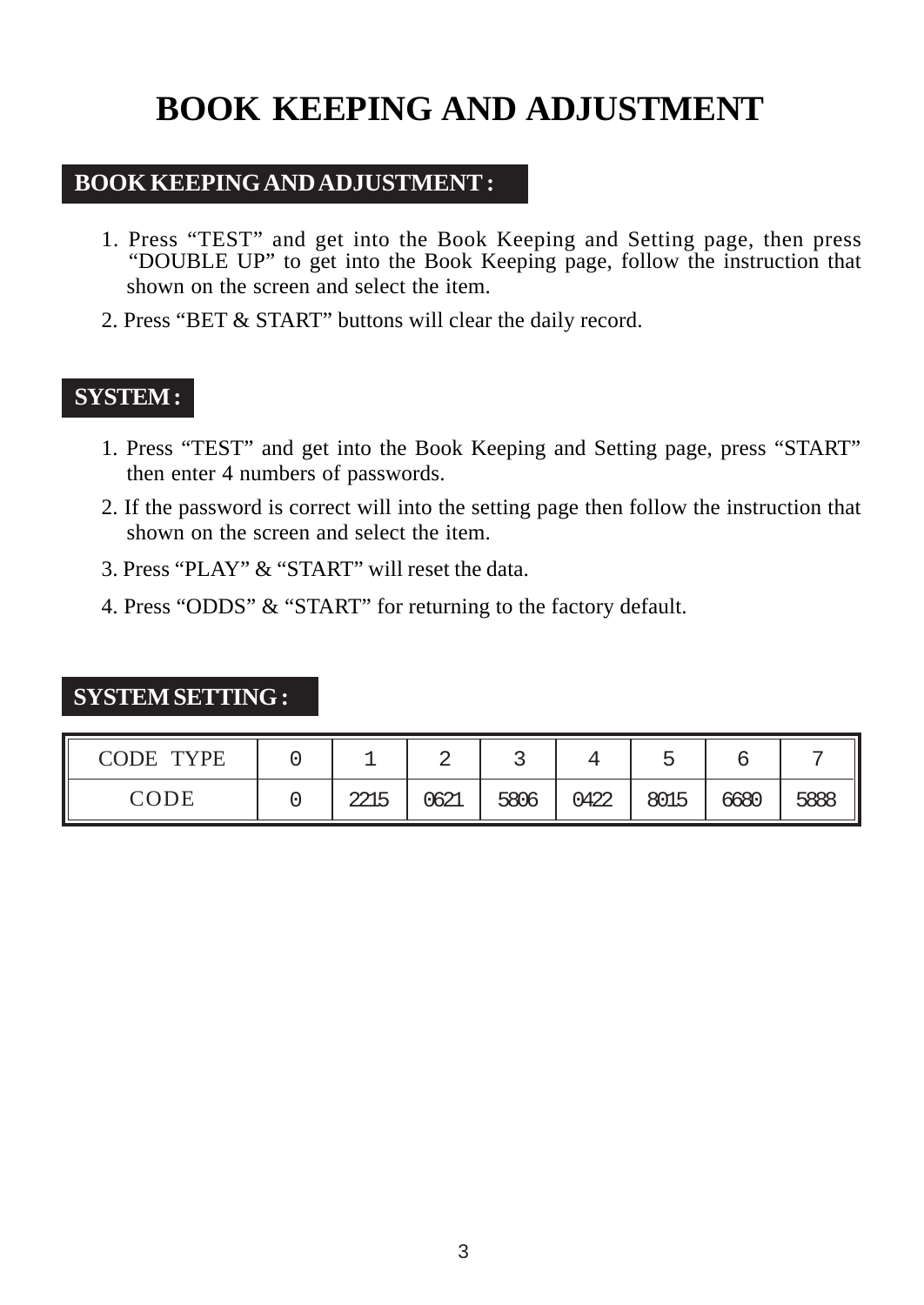# SYSTEM SETTING

|    | <b>ITEM</b>                | <b>RANGE</b>                                                            |
|----|----------------------------|-------------------------------------------------------------------------|
| 1  | <b>COIN IN/CREDIT</b>      | 1,2,4,5,10,15,20,25,50,75,80,100,200,500                                |
| 2  | <b>KEY IN/CREDIT</b>       | 1,10,15,20,25,50,75,100,300,500,1000                                    |
| 3  | <b>COIN OUT/CREDIT</b>     | 1,2,4,5,10,15,20,25,50,75,80,100,200,500                                |
| 4  | <b>KEY OUT TYPE</b>        | AS COIN IN, AS KEY IN, CLEAR ALL                                        |
| 5  | <b>TICKET OUT/CREDIT</b>   | 1,2,4,5,10,15,20,25,50,75,80,100,200,500                                |
| 6  | <b>CREDIT LIMIT</b>        | $5000, 10000, 20000, 30000, 40000, 50000, 100000, 990000$               |
| 7  | MAX. PLAY                  | 9, 18, 27, 45, 81, 90, 135, 180                                         |
| 8  | MIN. PLAY                  | 1,9,10,18,27,45,81,90,135,180                                           |
| 9  | <b>MAINGAME RATE</b>       | $91\%$ , $92\%$ , $93\%$ , $94\%$ , $95\%$ , $96\%$ , $97\%$ , $98\%$ , |
| 10 | <b>WIN RATE</b>            | HIGH, NORMAL, LOW                                                       |
| 11 | <b>DOUBLE UP</b>           | YES, NO                                                                 |
| 12 | <b>WINNING TYPE</b>        | INTO CREDIT; BINTO SCORE                                                |
| 13 | <b>JP MIN PLAY</b>         | 9, 18, 27, 45, 81, 90, 135, 180                                         |
| 14 | POKER JP PROGRESSIVE SPEED | $NO$ <sub>i</sub> $B1/30$ PLAY $\phi$ w 1/110 PLAY                      |
| 15 | MAX. VALUE OF POKER JP     | 2000, 3000, 5000, 10000, 15000, 20000, 25000, 30000, 40000, 50000       |
| 16 | MIN. VALUE OF POKER JP     | 500, 1000, 2000, 3000, 5000, 8000, 10000, 12000, 15000, 20000           |
| 17 | FRUIT JP PROGRESSIVE SPEED | $NO$ <sub>i</sub> $B1/30$ PLAY $\phi$ w 1/110 PLAY                      |
| 18 | MAX. VALUE OF FRUIT JP     | 2000, 3000, 5000, 10000, 15000, 20000, 25000, 30000, 40000, 50000       |
| 19 | MIN. VALUE OF FRUIT JP     | 500, 1000, 2000, 3000, 5000, 8000, 10000, 12000, 15000, 20000           |
| 20 | PAYOUT TYPE                | PAY ALL, PRESS TO STOP                                                  |
| 21 | <b>GAME COUNT</b>          | YES, NO                                                                 |
| 22 | <b>AUTO PLAY</b>           | YES, NO                                                                 |
| 23 | <b>BOOKKEEPING</b>         | YES, NO                                                                 |
| 24 | <b>ODDS TABLE</b>          | YES, NO                                                                 |
| 25 | SPIN / FLIP MODE           | PRESS TO STOP, AUTO STOP                                                |
| 26 | <b>DEMO SOUND</b>          | YES, NO                                                                 |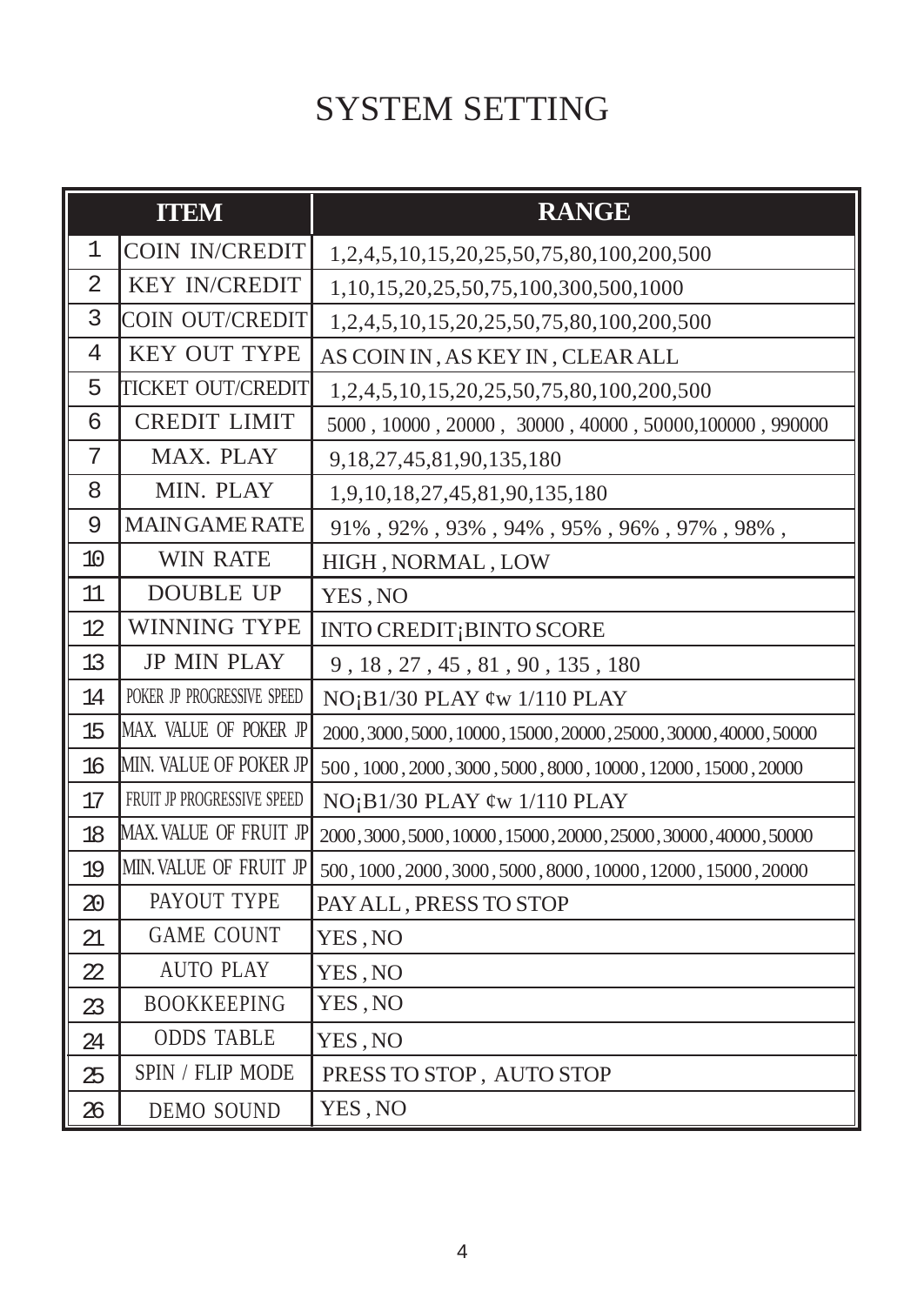# **HOW TO PLAY**

## **Main Game :**

1. 15 reels-9 lines style, check the pay-line as below.



2. Betting once could play both Poker and Fruit game, check the procedure as below.

$$
\bigodot \text{PLAY} \rightarrow \text{POKER} \rightarrow \text{FRUIT} \rightarrow
$$

### **Happy Hour :**

- 1. When all cards of the hand are formed in Red and Black one after one regularly could trigger the Happy Hour bonus round for 45~90 seconds.
- 2. The game will run for free during the period. All prizes will be doubled and calculated according to odds and the bet when player trigger the Happy Hour round.

## **Free Game :**

When all cards of the hand are formed without Joker, Ace and any face cards (J, Q, K) could enter the free game for 10 times.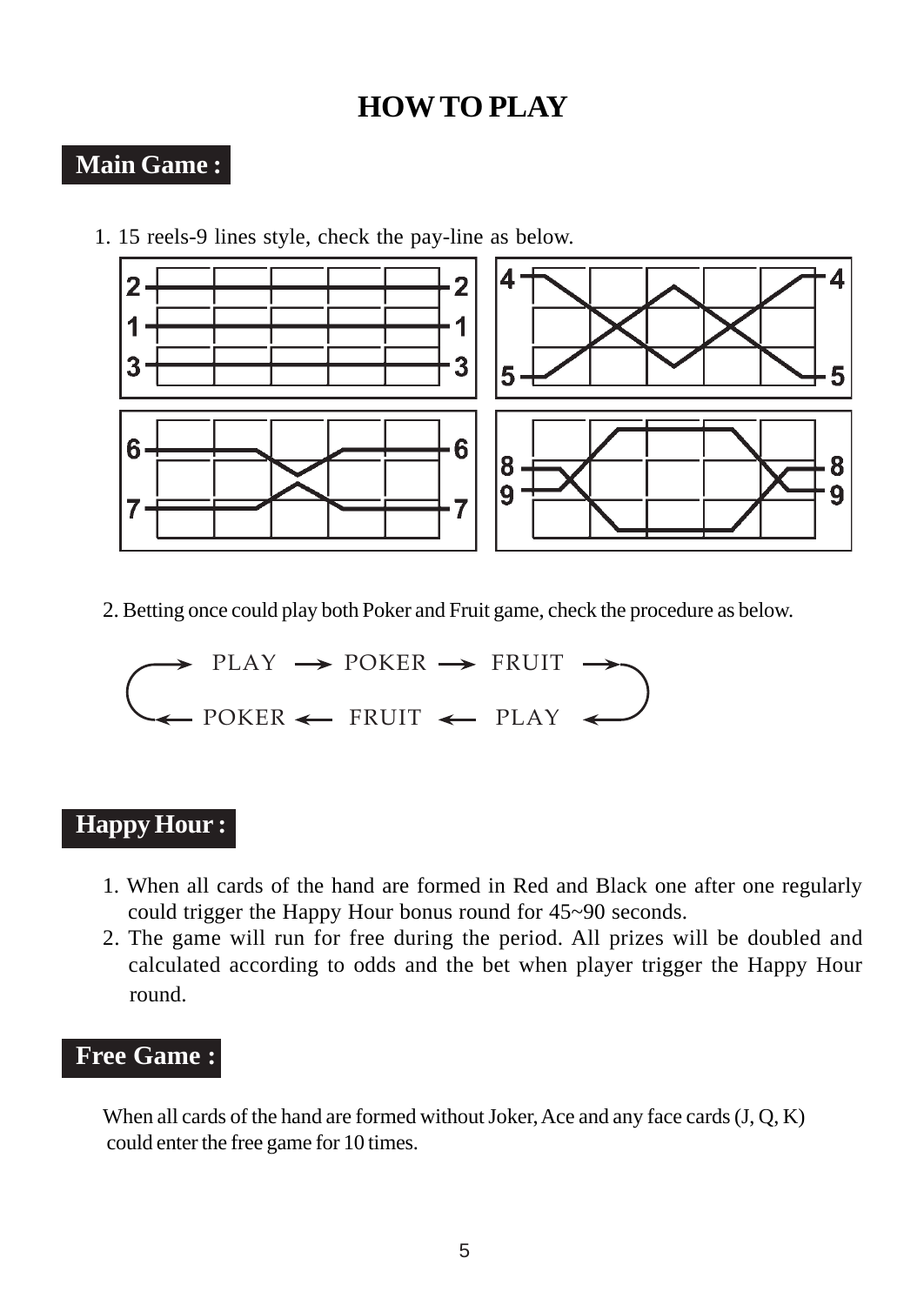#### **Sub-game of Lamp Running Game :**

- 1. In the fruit game, when player gets 3 "Lamp Game" symbol or more could enter the Lamp Running Game for 3, 5 or 7 times.
- 2. There are 3 reels in the middle and 16 lamps around the screen in the Lamp Running Game. When the symbol of middle reels stop and were correspondent with the hit lamps will get the prize of it.
	- **Missile :** When the lamp hit the missile symbol will shoot the lamp for twice and give the prize for the lamps that has been shot.
	- **UFO :** When the lamp hit the UFO symbol will shoot the lamp for 3~6 times and give the prize for the lamps that has been shot.
	- **Joker :** Joker can substitute as any card, the computer will calculate and give the best prize to the player automatically.
	- **Bonus x 10 :** When the middle reels are formed in all the same card, the prize of the hand will times 10.

#### **Dinosaur :**

Occasionally, the dinosaur will show up in fruit game. When dinosaur shows up will eat then transform different symbols into the same one.

#### **Fruit JP :**

- 1. When the player gets 3 or more JP symbols lined up a line could get the 1/4 or more of the fruit JP values.
- 2. The fruit JP will accumulate by the betting and the initial value, Max. value and accumulating speed of JP. All these parameters could be adjusted in system setting.

#### **Poker JP :**

1. When cards are formed in flush will get the Poker JP.

| With all $\bullet$ | get the all JP |
|--------------------|----------------|
| With all           | get the 1/2 JP |
| With all <a></a>   | get the 1/3 JP |
| With all <b>A</b>  | get the 1/4 JP |

2. The Poker JP will accumulate by the betting and the initial value, Max. value and accumulating speed of JP. All these parameters could be adjusted in system setting.